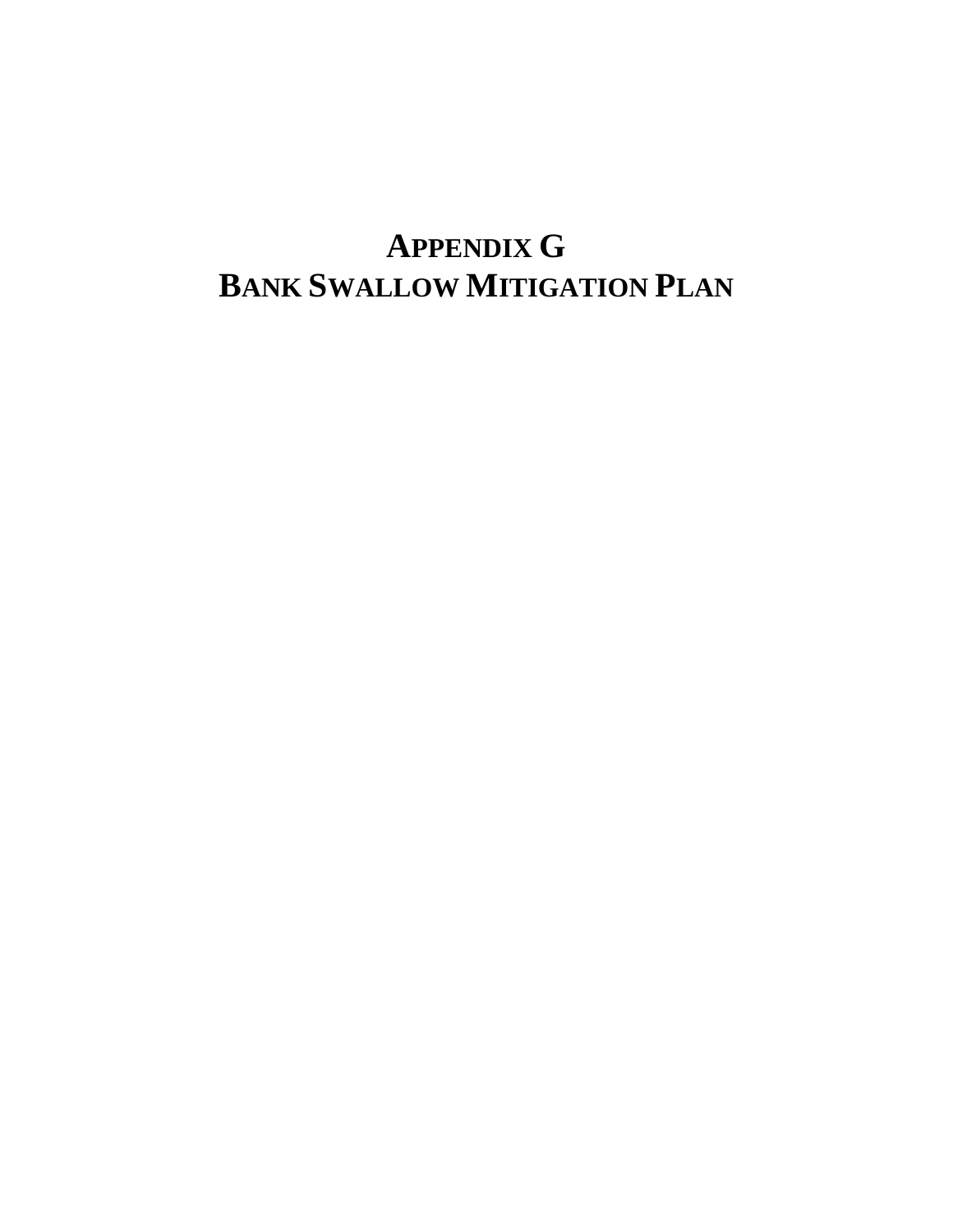# **M&T CHICO RANCH/ LLANO SECO RANCHO BANK SWALLOW MITIGATION PLAN**

# **MAINTENANCE OF CHANNEL ALIGNMENT RIVER MILE 192.5**

#### **INTRODUCTION**

HDR Engineering Inc.|Surface Water Resources, Inc. (HDR|SWRI) has prepared this bank swallow mitigation plan (Plan) on behalf of the U.S. Fish and Wildlife Service (USFWS) and the M&T Chico Ranch/ Llano Seco Rancho. This Plan has been prepared in support of an Environmental Assessment/ Initial Study (EA/ IS) and an Action Specific Implementation Plan (ASIP) that have been prepared for the M&T Chico Ranch/Llano Seco Rancho Pumping Plant Project. This Plan has been prepared to discuss the potential impacts of the Proposed Action/Project on bank swallow (BANS; *Riparia riparia*) and to discuss the conservation measures that will be incorporated into the proposed project to reduce impacts to BANS. The conservation measures described in this Plan have been agreed upon by USFWS, the California Department of Fish and Game (CDFG), the California Bay-Delta Authority (CBDA) and the project Proponents.

## **PROJECT LOCATION AND DESCRIPTION**

The M&T Chico Ranch/Llano Seco Rancho pumping facility is located downstream of the confluence of Big Chico Creek and the Sacramento River, on the east bank of the Sacramento River just south of the Bidwell-Sacramento River State Park at RM 193 approximately 6-miles southwest of the City of Chico (**Refer to Figure 1-1, Figure 1-2, and Figure 1-3 in the EA/ IS**). The outfall for the City of Chico WWTP is located about 300 feet downstream from the M&T Chico Ranch/Llano Seco Rancho pumping facility. The M&T Chico Ranch/Llano Seco Rancho pumping facility provides a reliable water supply to approximately 15,000-acres of farmland and refuge land, including over 4,000 acres of wetlands owned or managed by the USFWS and the CDFG. Accordingly, USFWS and CDFG have a vested interest in maintaining the viability of the M&T Chico Ranch/Llano Seco Rancho pumping facility.

Sediment deposition poses a threat to the normal operation of the M&T Chico Ranch/Llano Seco Rancho diversion. An upriver gravel bar adjacent to the Bidwell- Sacramento River State Park migrates toward the vicinity of the fish screened diversion and WWTP outfall. As aresult of continued sediment deposition and increased river meander, the intake screens could potentially be covered by sediment, which could cause a reduction in sweeping velocities across the screens (parallel to screen). A reduction in sweeping velocities would render the screens out of compliance with the National Oceanographic and Atmospheric Administration's National Marine Fisheries Service (NMFS) and the CDFG fish screen criteria. Immediately downstream of the M&T Chico Ranch/ Llano Seco Rancho diversion facility, the City of Chico WWTP outfall diffusers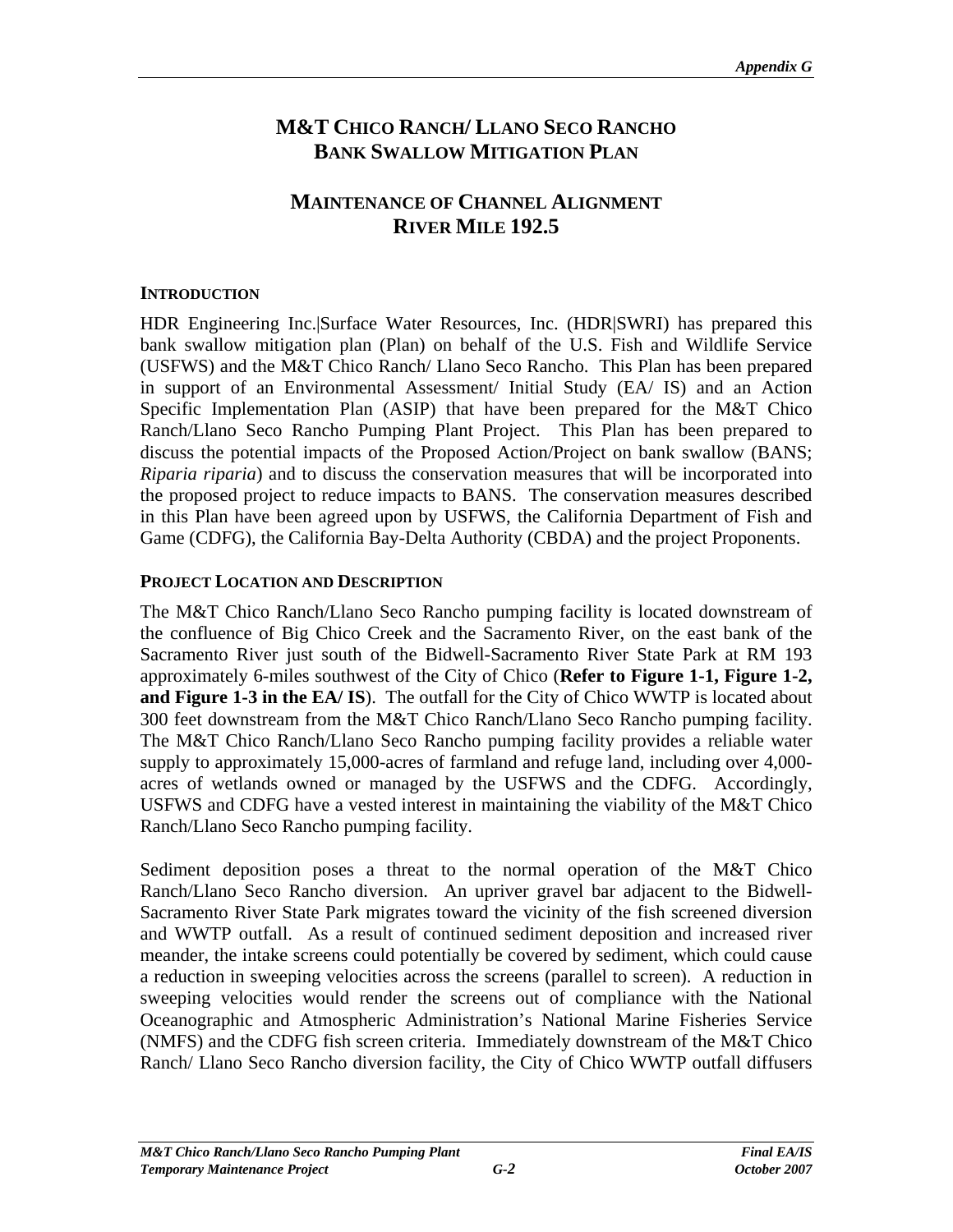also are threatened by the ongoing sediment deposition associated with the upriver gravel bar and river migration.

The project area is within the Sacramento River Conservation Area (SRCA) also called the SB1086 Program. The SCRA currently is administered by the Sacramento River Conservation Area Forum (SRCAF). The project area is at the upstream end of Reach 3 – Chico Landing to Colusa, and is within the inner zone or active meander of the reach. Based on evaluations of aerial photographs taken over the previous 10 years, the river has migrated away from the pumps at a rate of 20 to 60 feet per year. If the current rate of migration continues, the functionality of the existing pumping facility could be compromised.

The goal of the SRCA Program is to preserve remaining riparian habitat and reestablish a continuous riparian corridor along the Sacramento River. The objective of the SRCA Inner Zone management is to retain downstream movement of point bars and the natural river meander. The SCRA recognizes there are places along the Sacramento River where bank stabilization would be necessary to limit meander in the inner river zone. This limitation takes into consideration the need to protect existing land uses, including agriculture, and structures such as buildings, bridges, pumping plants, and flood management structures from bank erosion.

In response to the potential occlusion of the M&T Chico Ranch/Llano Seco Rancho diversion facility, the California Bay-Delta Authority (CBDA) requested that a team of multidisciplinary experts be consulted to provide a long-term proposal that is functional and able to be permitted by responsible regulatory agencies. This multidisciplinary team of experts and stakeholders is the Steering Committee for the project. The overall purpose of the committee is to provide a balanced and unbiased view of the issues, to characterize the status of knowledge of the project, and to identify and prioritizekey scientific issues associated with the project. The Steering Committee will guide development of the project ensuring that any further actions would consider the necessary objectives and parameters to maintain an effective, fish friendly diversion at the M&T Chico Ranch/Llano Seco Rancho pumping plant. The Steering Committee is charged with investigating innovative diversion techniques, fish protection, and natural riverine processes.

The joint EA/ IS and the ASIP have been prepared to assist the USFWS, CDFG, M&T Chico Ranch/ Llano Seco Rancho with developing an action/project to assess and document potential impacts associated with maintaining the viability of the M&T Chico Ranch/ Llano Seco Rancho pumping facility. The Proposed Action/Project has been identified as a temporary solution to the bank erosion and gravel deposition occurring in the Action/Project Area until a permanent solution can be identified and implemented. The lifespan of the temporary solution (i.e., the Proposed Action/Project) was intended to be five years. A long-term solution has not yet been identified, but would undergo a separate and independent environmental compliance process. The Proposed Action/Project may be incorporated into the long-term solution.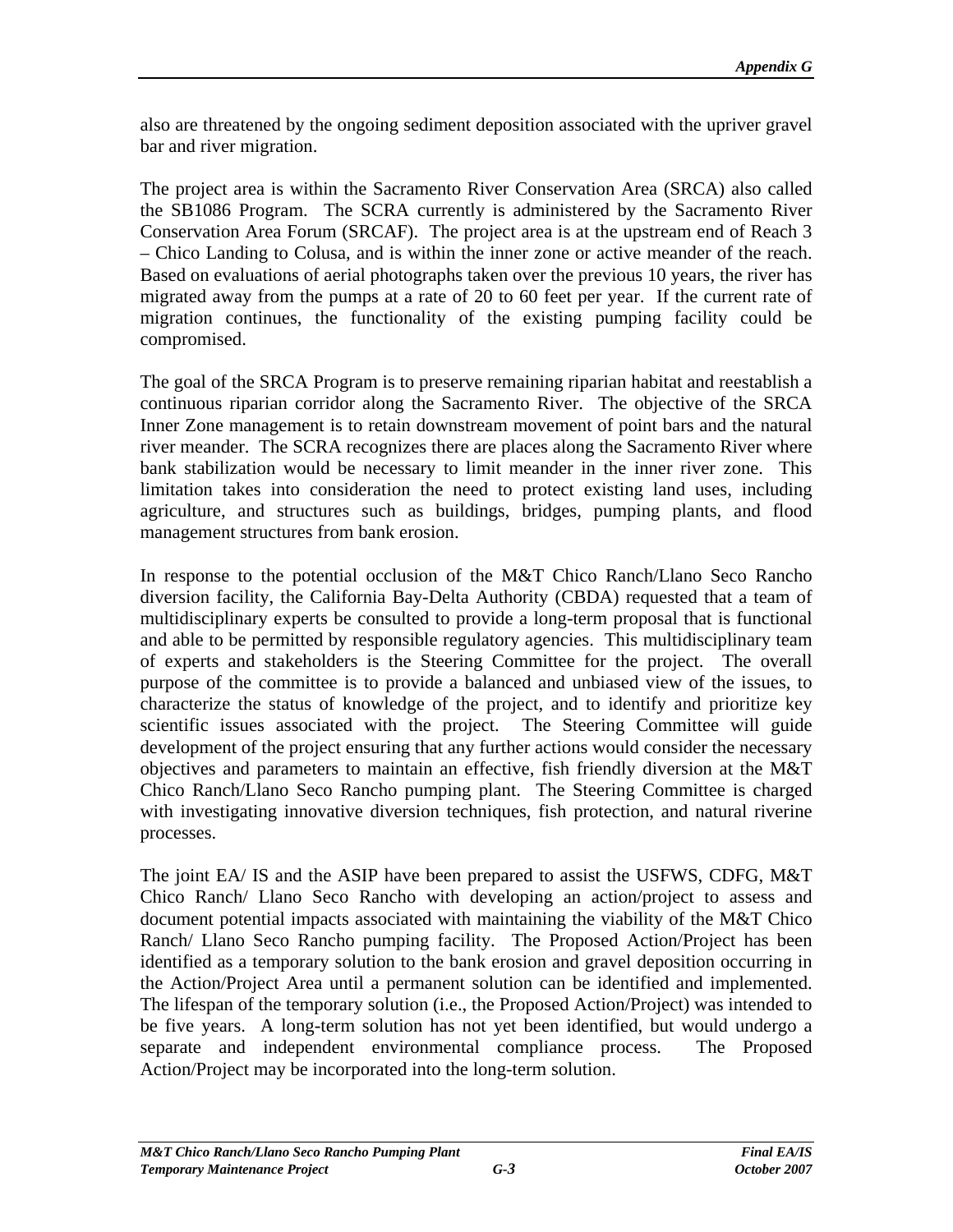The Proposed Action/Project involves dredging of the upriver gravel bar and revetment of a 1,520 segment of the river bank. Gravel barmaterial would be removed from the river to allow parallel sweeping flows at the pumping site in order to maintain the functionality of the pumping facility while continuing to meet NMFS and CDFG fish screen criteria. In addition, 1,520-feet of rock toe and tree revetment would be placed on the west side of the river. Construction of the Proposed Action/ Project would be performed as soon as possible, during the appropriate work windows of October 1 through October 31, after required permits are issued and Endangered Species Act consultation is completed. The 30 day construction window will be sufficient to complete construction of the Proposed Action/ Project. Refer to Section 2.2 of the EA/IS for further details regarding the Proposed Action/Project.

#### **PURPOSE OF THE MITIGATION PLAN**

The purpose of this Plan is to describe the current status of BANS in the Proposed Action/ Project Area, to describe BANS habitat in the Proposed Action/ Project Area and in the proposed conservation easement site, to discuss the potential effects ofthe project on BANS, and prescribe conservation measures that will be implemented to reduce impacts to BANS to less than significant. In order to fulfill the purpose of this Plan as stated above, the Plan includes a description of:

- the current status of BANS in the Proposed Action/ Project Area;
- the existing BANS habitat values in the Proposed Action/ Project Area and in the proposed conservation easement site that will be protected;
- the potential effects of the project on BANS;
- the specific location and size of the conservation easement site; and
- additional conservation measures that will be implemented to reduce impacts to BANS to less than significant.

## **BANK SWALLOW MITIGATION BACKGROUND**

## *Legal Status*

Legal Status: State Threatened  $MSCS Goal: 'r' = Continue to recovery$ </u>

The bank swallow is a State threatened species and has no Federal status.

## *Designated Critical Habitat*

Critical habitat has not been designated for bank swallow.

## *Life History and Habitat Requirements*

BANS is a native California species with significant portions of its remaining range found only in Northern California riparian ecosystems, particularly in association with rivers located in larger lowland valleys. The Sacramento Valley riparian system provides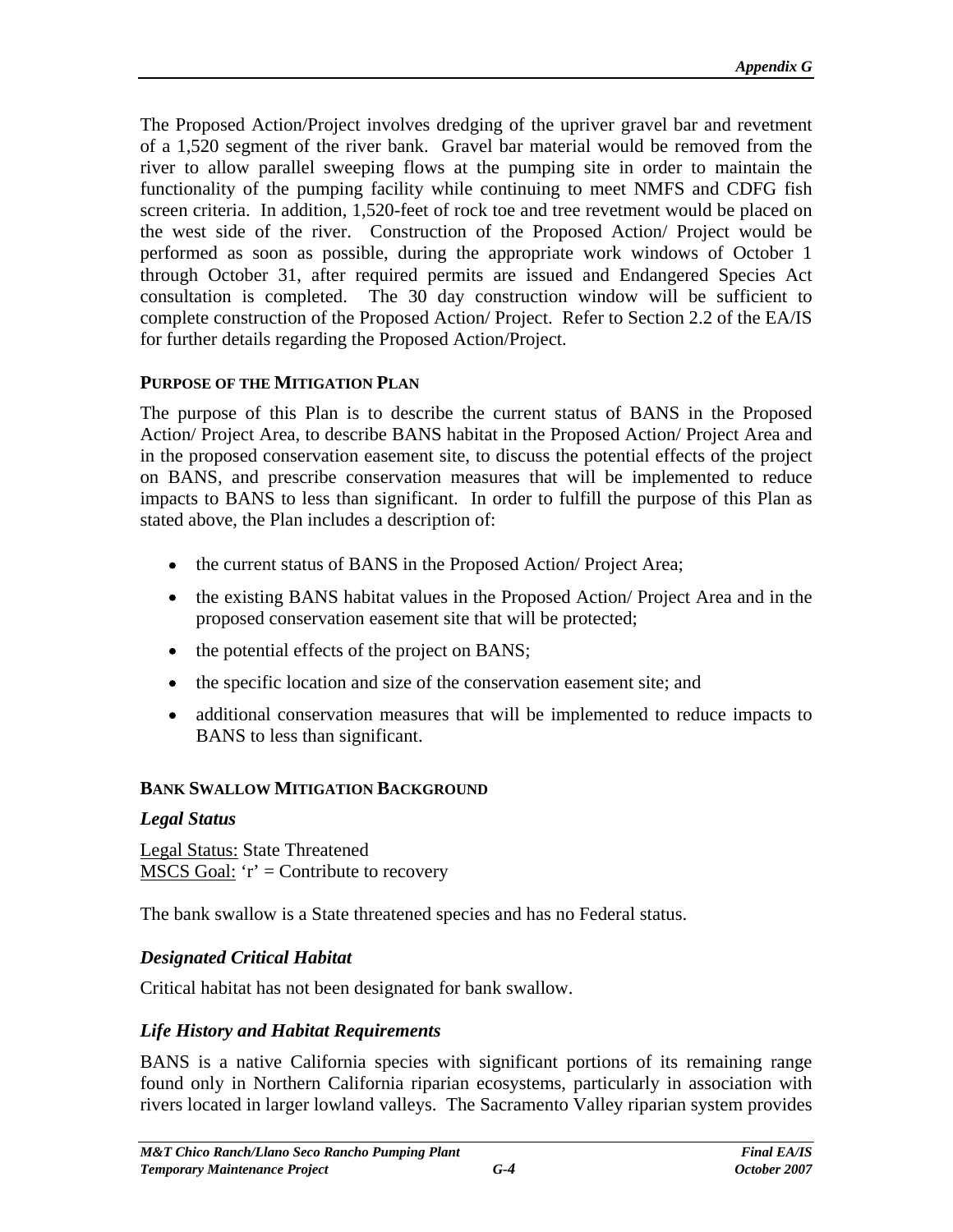habitat for over <sup>70</sup> percent of the remaining bank swallow population (CDFG 2000). BANS is <sup>a</sup> neotropical migrant found primarily in riparian and other lowland habitats in California west of the deserts during the spring to fall period (CDFG Website 2007a; CDFG Website 2007b). In California, bank swallows rely on naturally eroding habitats for nesting within lowland river systems (CDFG 2000). Currently, bank swallows are restricted to riparian, lacustrine, and coastal locationswhere sandy, vertical bluffs or riverbanks are available for nesting (CDFG Website 2007b). Remaining suitable nesting habitat is sparsely distributed throughout the species' remaining California range and occurs primarily at coastal river mouths, north of the town of Colusa along the banks of the Sacramento and Feather rivers, wildlife refuges in northeastern California, and occasionally in gravel and sand mines that provide and maintain nesting habitat (Grinnell and Miller 1944). Soil type, height and slope seem to be the primary selection criteria by which bank swallows choose nest sites (Garrison 1989).

Nesting colonies are located in the upper portions of vertical banks or bluffs and on the Sacramento River generally prefer a soil composition of evenly textured fine sandy loam to silt loam (Garrison et al. 1987, Humphrey and Garrison 1987). However, the use of man-made sites such as sand and gravel quarries, road cuts, or construction sites is also expected in California (Garrison 1999). Nests with an approximate depth of two to three feet are dug perpendicularly into vertical banks along streams and coastal bluffs (CDFG 2000). Burrow locations from the base of the bank may range between 0.25 meters and 0.5 meters while suitable bank height is generally 3.3 meters tall in order to reduce predator access (Garrison 1987). The length of nesting banks in California ranges between 13 meters and 1,900 meters (Garrison 1999). Vegetation surrounding breeding sites may be varied because sites are selected primarily for the presence of eroding banks (Garrison 1999).

Garrison et al. (1987) conducted the first investigation of colony and nesting habitat, which included a description of the soils and other bank characteristics. Soil samples from most of the burrows analyzed consisted of evenly textured loam, fine sandy loam, and silt loam soils of the Columbia soil series. Columbia silt loam with 0 to 2 percent slopes is typical of BANS colony sites, and occurs along the banks of the middle Sacramento River from Red Bluff to Colusa in Tehama, Glenn and Colusa counties. Gianella soil series replaces the Columbia soil series in Butte County. Begg (1968 Glenn County Soil Survey) describes the upper 12 to 58 inches of Columbia silt loam as slightly hard silt loam and very fine sandy loam containing stratified, thin layers of loamy fine sand, and sands that are brown and friable when moist. BANS do not burrow in banks with coarser soils, or soils containing small rocks and pebbles. Colonies often occur in narrow bands or layers of Columbia silty loam, between layers of finer or coarser soils; even when these alternating layers occur in non-level, undulating patterns.

Bank slope is a function of soil texture, and is an important factor affecting bank stability and habitat suitability. For example, slump at the base of the bank due to coarse soil materials results in predator access to BANS burrows from below, which is especially critical for relatively low banks. Soil scientists note that the Columbia soils (and Gianella soils in Butte County) are azonal (i.e., they do not show profile characteristics) so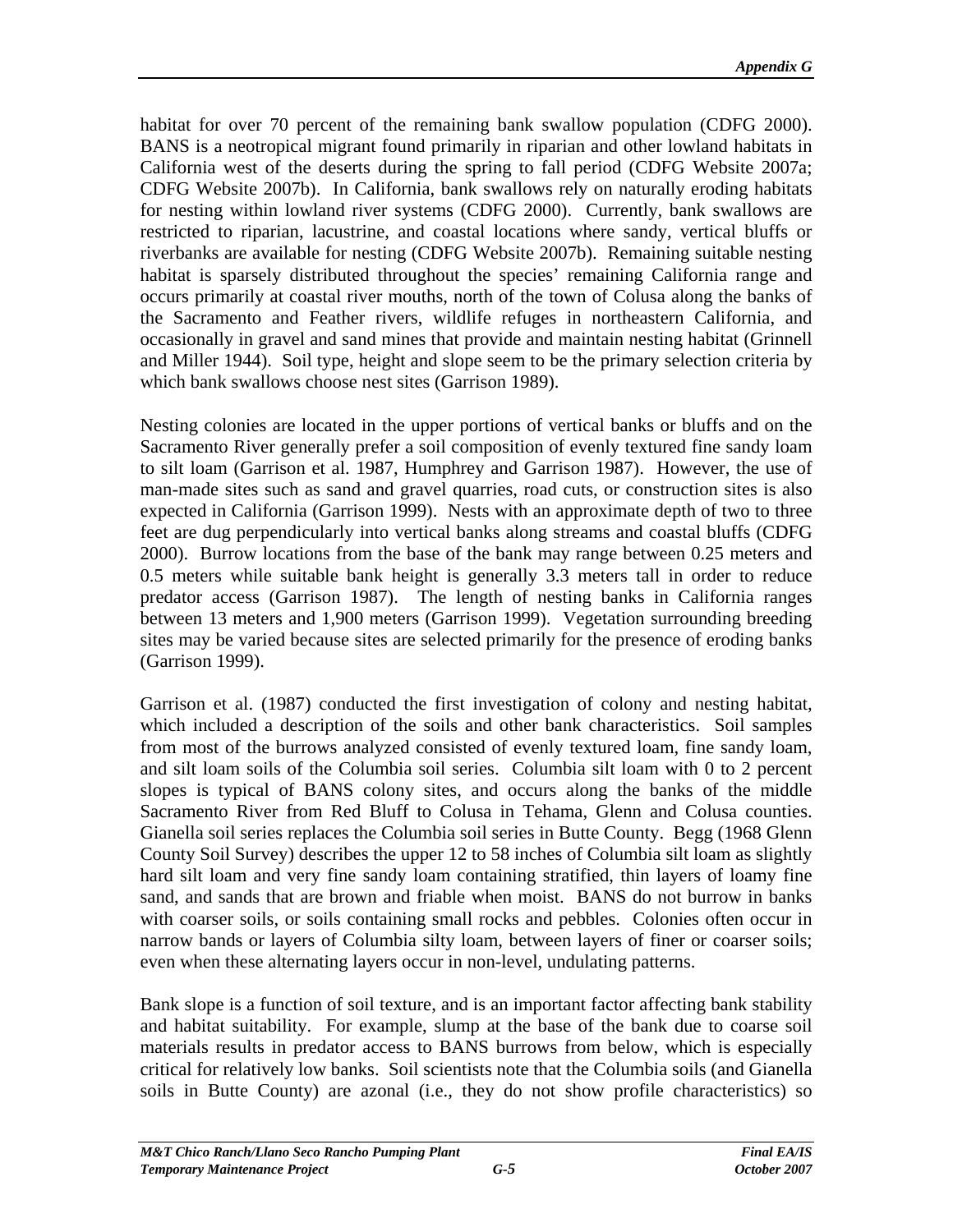stratification does not show a typical pattern of soil horizons. Therefore, suitable BANS habitat is transitory, with erosion moving both into and out of suitable soil strata. In order to reliably predict future suitable nesting habitat, soil core samples would need to be collected across the floodplain in areas expected/modeled to erode.

Insects are the primary food source of bank swallows, which hunt over grassland, shrubland, savannah, and open riparian areas during the breeding season, and over grassland, brushland, wetlands, and cropland during their migration (CDFG Website 2007a; CDFG Website 2007b). Moffatt et al. (2005) identified grassland restoration as an important factor for BANS colony vitality presumably due to relatively high levels of insect prey. Bank swallows may arrive in California during early March, but generally breed from April to August with peak activity occurring during mid-May through mid- June (CDFG Website 2007a; CDFG Website 2007b). Migration to South America generally begins by late July or early August and migrants usually are observed through

early or mid-September (CDFG Website 2007a; CDFG Website 2007b).<br>BANS was designated as threatened under CESA during March 1989 (CDFG 2000).<br>CDFG (2006) estimate that the habitat range for bank swallows in California has b reduced by 50 percent since 1900. CDFG reported that only approximately 110 to120 colonies remain within California (CDFG Website 2007b). Channelization and bank stabilization, and other destruction and disturbance of nesting areas, reportedly are major factors causing the decline in abundance and distribution during recent decades (CDFG 1989). During 1999, 75 percent of the current breeding population in California occurred along banks of the Sacramento and Feather rivers in the northern Central Valley (CDFG Website 2007b). About 50 to 60 colonies remained along the Sacramento River and 15 to 25 colonies occurred along lower Feather River where the river meanders in a mostly natural state (CDFG Website 2007b).

# *Status in the Proposed Action/Project Area*

The CDFG conducts an Annual Bank Swallow Survey on the Sacramento River, including the segment of the river in the Proposed Action/Project Area. The results of the Annual Bank Swallow Survey indicate that from 1999 through 2007 estimates ranging from 50 (during 2002) to 340 (during 2001) nesting pairs were observed on the west bank of the Sacramento River in the Proposed Action/Project Area. A bank swallow colony of approximately 110 nesting pairs was reported using the eroded bank at the proposed revetment location during 2005 and 220 in 2007 by USFWS and CDFG biologists (**Refer to Figure 3-3 of the EA/IS**) (Kevin Foerster, pers.comm. 2007). Nesting individuals were not observed during 2006 during surveys conducted on June 27, 2006 by Gallaway Consulting, Inc. biologists.

# *Habitat in the Proposed Action/Project Area*

BANS habitat assessments of the Proposed Action/Project Area have been independently conducted by personnel with the CDFG and the USFWS. Ron Schlorff, the acknowledged BANS expert with CDFG, assessed the habitat suitability of sites along the Sacramento River between Red Bluff (RM 243) and Colusa (RM 143) during a June 2007 survey (the Action/Project Area is located within the surveyed reach at RM 193.0-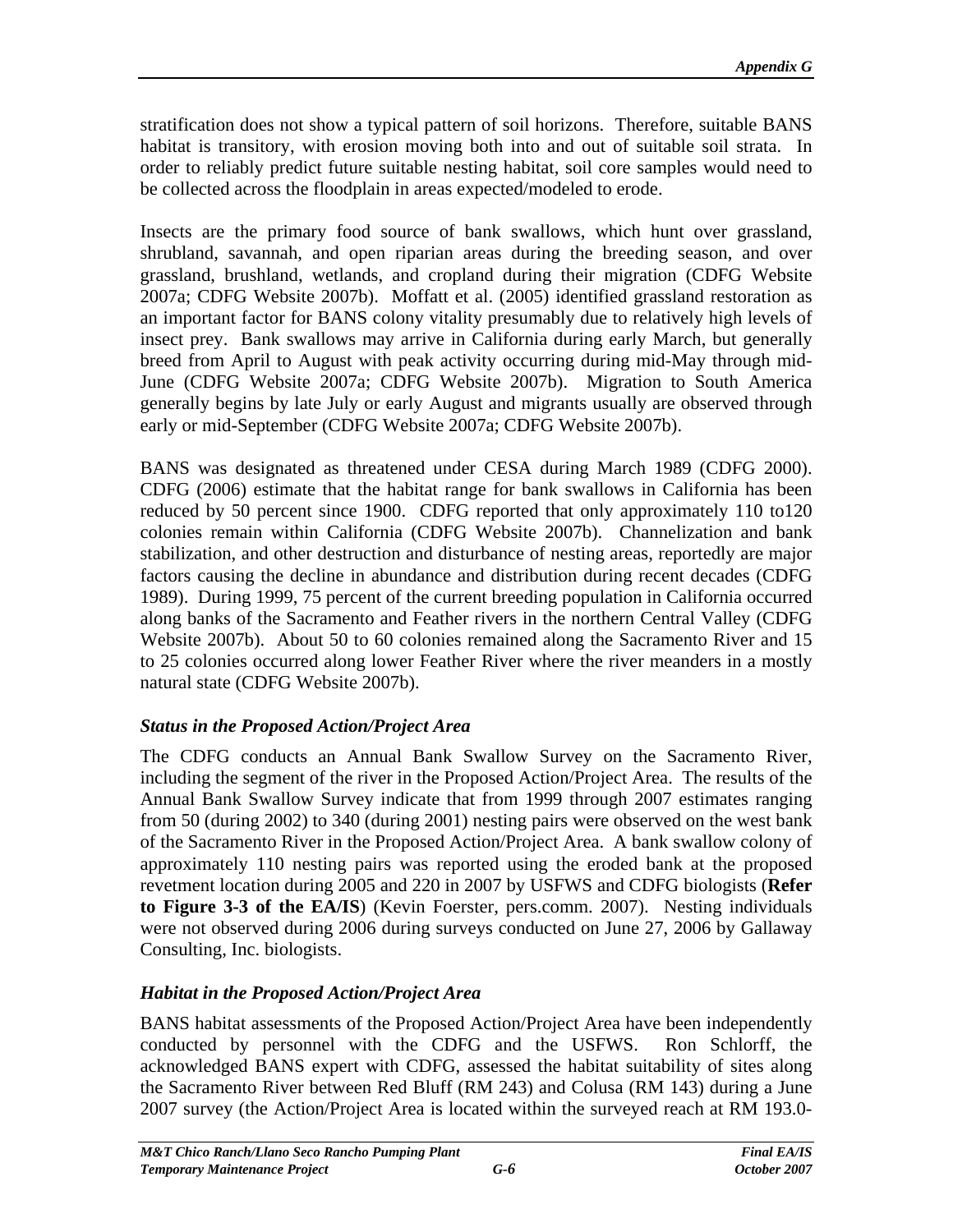193.5 R). Mr. Schorff rated the Capay Unit, which includes the Proposed Action/Project Area, an "A" for comparative habitat suitability and condition. Joe Silveira, wildlife biologist for the Sacramento River National Wildlife Refuge Complex, assessed the habitat suitability of the Proposed Action/Project Area in September 2007 (Silveira 2007). Mr. Silveira rated the current habitat condition in the Proposed Action/Project Area as "good." The following excerpt is taken from a letter written by Mr. Silveira to Greg Mensik, Acting Refuge Manager, Sacramento National Wildlife Refuge (NWR) Complex titled "Evaluation of Bank Swallow Habitat on Sacramento River NWR's Capay Unit and the Proposed M&T Chico Ranch Mitigation Site."

*"The Capay Unit, which is proposed for bank armoring, is characterized by 1,500 feet of eroding bank. From 1998 to present, this site has supported from 50 to 340 nesting pairs. In 2007, BANS colonies occurred in three distinct locations at this site, totaling 220 nesting pairs. The banks are high and steep, affording the colony relatively high security from predation. There is a lack of roots covering the bank, which provides more exposed soil for construction of burrows and a*  lack of substrate for predators, such as snakes and avian species, to access the *burrows. The Capay Unit site has distinct bands of suitable soils above layers of soils which are too coarse to support burrows. Bank erosion in 2002 resulted in more exposed unsuitable coarse soils and declining colony sizes. However, since 2005, continuing erosion has resulted in the exposure of silt loam textured soils and consequently, increasing colony sizes. Further erosion may result in a continued trend of improving habitat. In addition, the restoration planting design in this portion of the Capay Unit is savanna, which will expose very few roots upon erosion."* 

## **PROJECT EFFECTS**

## *Dredging, Spoils Deposition, and Other Construction Activities*

Bank swallows are a colonial nesting species that migrate and nest from mid-march through mid-September and are restricted to riparian, lacustrine, and coastal areas with vertical banks, bluffs, and cliffs with fine-textured, sandy soils (CDFG Website 2007a; CDFG Website 2007b; Garrison 1999; Garrison 2002; Humphrey and Garrison 1987). Within the Proposed Action/Project Area, known and potential bank swallow habitat exists on the west bank of the Sacramento River, but no habitat exists on the east bank. Therefore, potential effects associated with dredging, spoils deposition, and other construction activities include nesting activity disruption due to noise and other human disturbances. An evaluation of the potential impacts of dredging, spoils deposition, and other construction-related activities under the Proposed Action/Project to BANS and BANS habitat have been conducted in the EA/IS and ASIP.

## *Effects of Longitudinal Stone Toe Revetment Construction*

Potential effects to BANS associated with construction of the rock toe and tree revetment include direct mortality and nesting activity disruption due to noise and construction disturbance (i.e., rock placement). An evaluation of the potential construction-related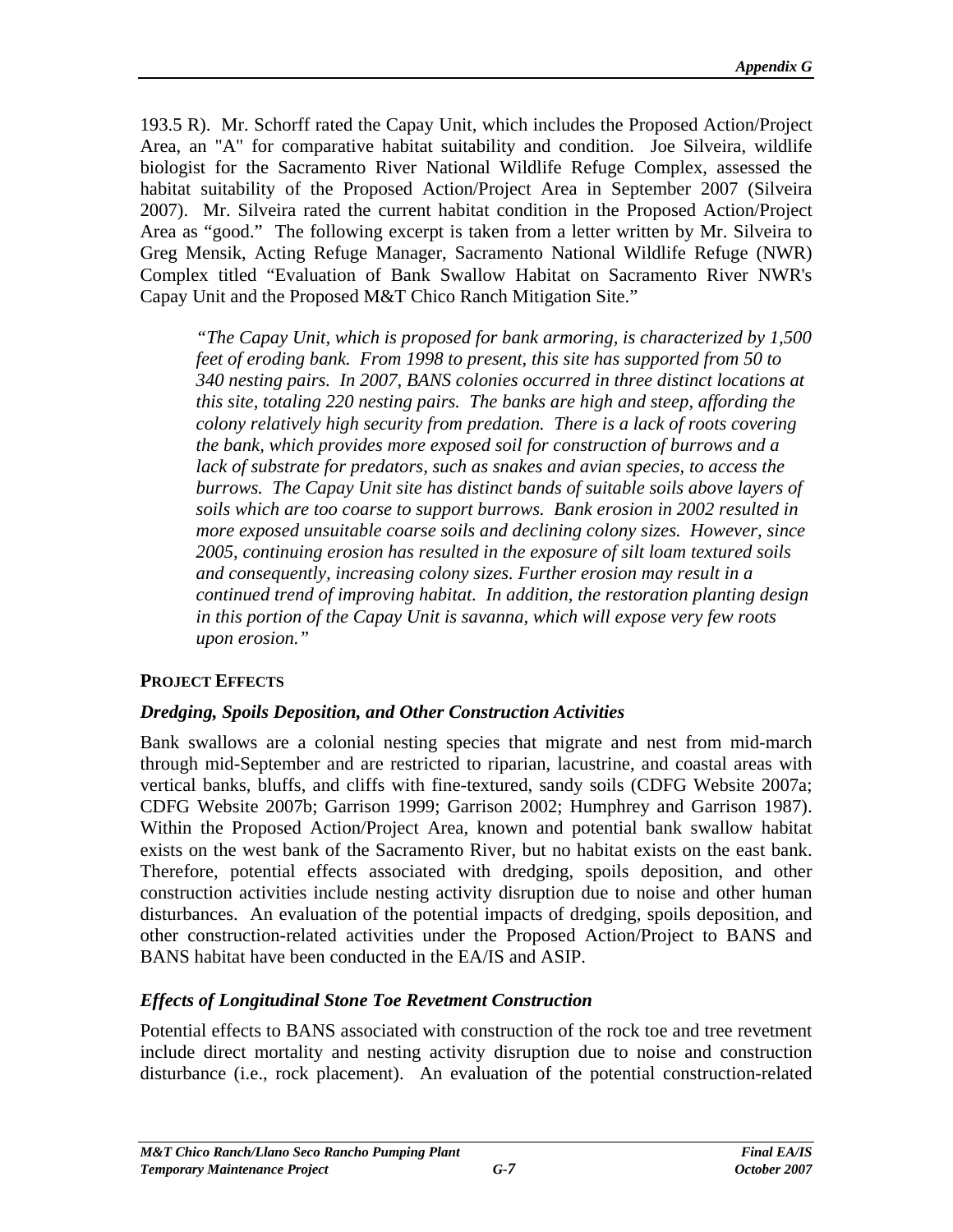impacts associated with the longitudinal stone toe revetment under the Proposed Action/Project to BANS and BANS habitat have been conducted in the EA/IS and ASIP.

## *Habitat Alteration (Five-year Time Frame of the Proposed Action)*

Implementation of the Proposed Action would affect by temporarily making an approximately 1,520 feet segment of river bank, which contains known habitat and potential bank swallow habitat unsuitable for nesting. Specifically, the revetment would reduce the suitability of the habitat above the revetment and remove the opportunity for recolonization during the five-year planning period in the revetment area, potentially resulting in a loss of habitat in the Proposed Action/Project Area. An evaluation of the potential impacts associated with habitat alteration under the Proposed Action/Project to have been conducted in the EA/IS and ASIP.

## *Proposed Action/Project lifespan*

Because the Proposed Action/Project is a temporary feature identified as having a five year lifespan by the Steering Committee, upon removal of the revetment following the five-year period, the bank could potentially become suitable for recolonization by BANS. However, the potential for the bank to again become suitable for BANS recolonization after the five-year planning period would depend on the type of permanent solution implemented by the Steering Committee. The long-term solution has not yet been identified, but would undergo a separate and independent environmental compliance process.

Because the west bank of the Sacramento River is suitable habitat for BANS, and nesting colonies often (almost annually) have been observed using the site, the Proposed Action/Project includes mitigation for the loss of BANS habitat through the acquisition of a permanent 1,520-foot long, 600-foot wide conservation easement on the M&T Chico Ranch (discussed below). Because the Proposed Action/Project is a short-term project, mitigation proposed for loss of habitat generally is proposed to offset a short-term loss.

## *Conservation Measures*

The Conservation Prescriptions and Guidelines forbank swallow as outlined in the Multi Species Conservation Strategy (MSCS) states, "*allow reaches of the Sacramento River and its tributaries that are unconfined by flood control measures (i.e., bank revetment and levees) to continue to meander freely, thereby creating bank nesting substrates through the process of bank erosion*". Under the MSCS, for species designated as "r" species such as the bank swallow, CALFED will make specific contributions toward the recovery of the species for which CALFED actions affect only a limited portion of the species' range and/or CALFED actions have limited effects on the species (CALFED

2000).<br>The objective of contributing to a species recovery implies that CALFED will undertake some of the actions under its control and within its scope that are necessary to recover the species. When a species has a recovery plan, CALFED may implement plan measures that are within the CALFED Problem Area, and measures that are outside the Problem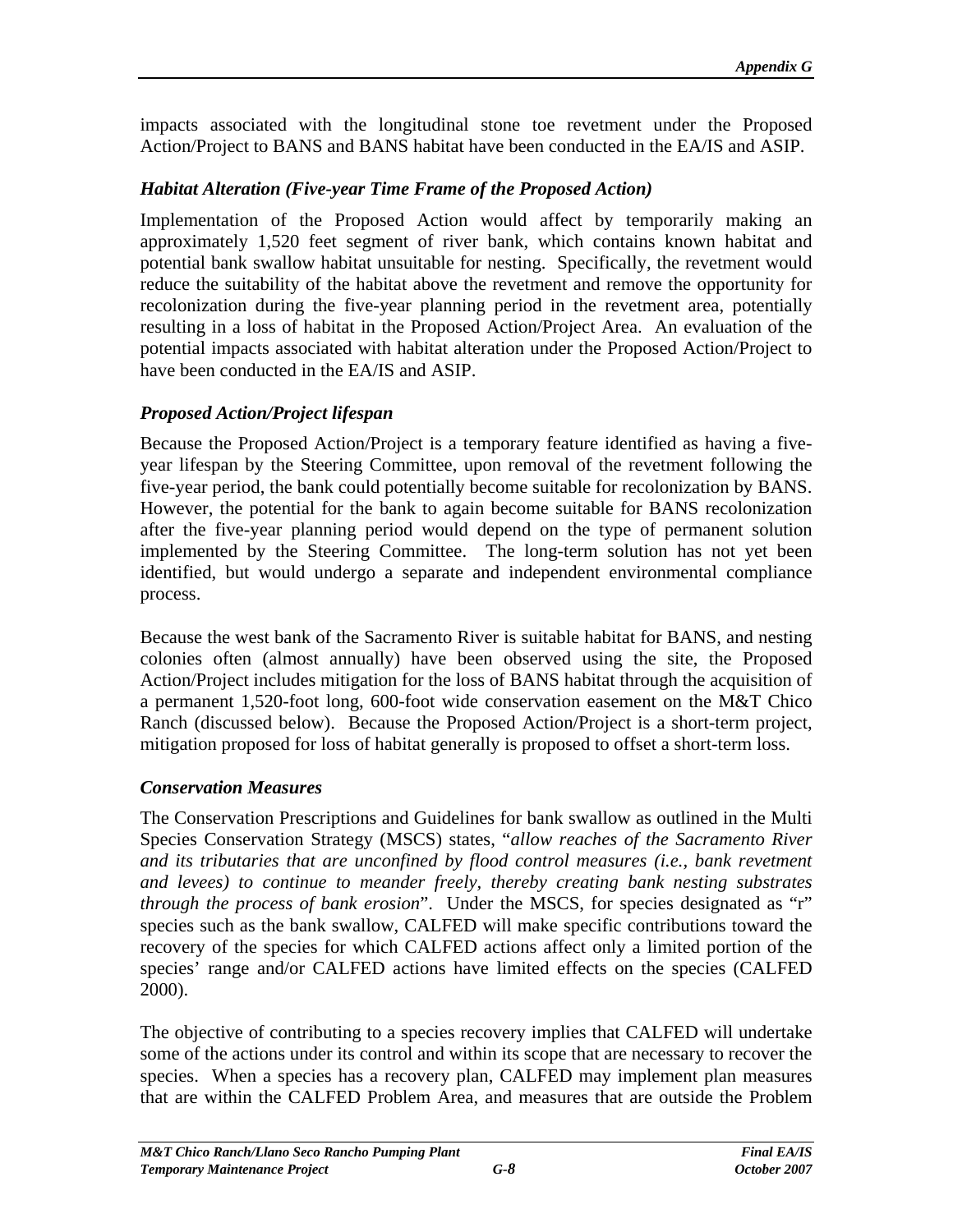Area. For species such as the bank swallow, CALFED implements specific conservation measures that will benefit the species per the MSCS (CALFED 2000).

The proposed project will affect bank swallows by temporarily altering approximately 1,520 feet of known and potential bank swallow habitat. The following conservation measures taken from the MSCS will be incorporated to mitigate impacts:

- Before implementing actions that could result in take or the loss or degradation of occupied habitat, conduct surveys in suitable habitat within portions of the species' range that proposed project actions could affect to determine the presence and distribution of the species.
- Avoid actions near active colonies from April through August.
- To the extent practicable, avoid actions that would create suitable, but temporary, nesting habitat that could create population sinks by attracting bank swallows, or implement additional actions to render such habitat unattractive to bank swallows.
- Coordinate permanent protection and restoration of channel meander belts and existing bank swallow colonies with other Federal and State programs (e.g., the Senate Bill [SB] 1086 program and the COE Sacramento and San Joaquin Basin Comprehensive Study), Federal and State refuges, and private landowners viafee title or conservation easement in the affected reach (RM 169-199, Butte City to Hamilton City). Coordination would avoid conflicts among management objectives and identify opportunities for achieving multiple management objectives.

In addition to the Conservation Prescriptions and Guidelines for bank swallow as outlined in the MSCS, the Action/Project Proponents will mitigate for the temporary loss of bank swallow habitat through the acquisition of a permanent conservation easement on the M&T Chico Ranch (discussed below).

# **CONSERVATION EASEMENT**

The Action/Project Proponents will mitigate for the loss of bank swallow habitat through the acquisition and subsequent donation to USFWS of a permanent 1,520-foot long by 600-foot wide conservation easement on the M&T Chico Ranch that has provided habitat for bank swallow nesting colonies since 1998 (**Figure G-1**).

BANS habitat assessments of the proposed mitigation site were conducted by Ron Schlorff (CDFG) and Joe Silveira (USFWS). Mr. Schlorff rated the M&T site a "C", commenting the site (bank) was too low, had good riparian (vegetation), and contained approximately 100 feet of suitable BANS habitat. Mr. Schlorff further stated that the rating was based on current habitat features, and did not take into account other factors useful for site by site comparisons such as willing sellers or eminent threats. Mr. Silveira commented that these ratings did not consider soil coring to determine future suitable habitat.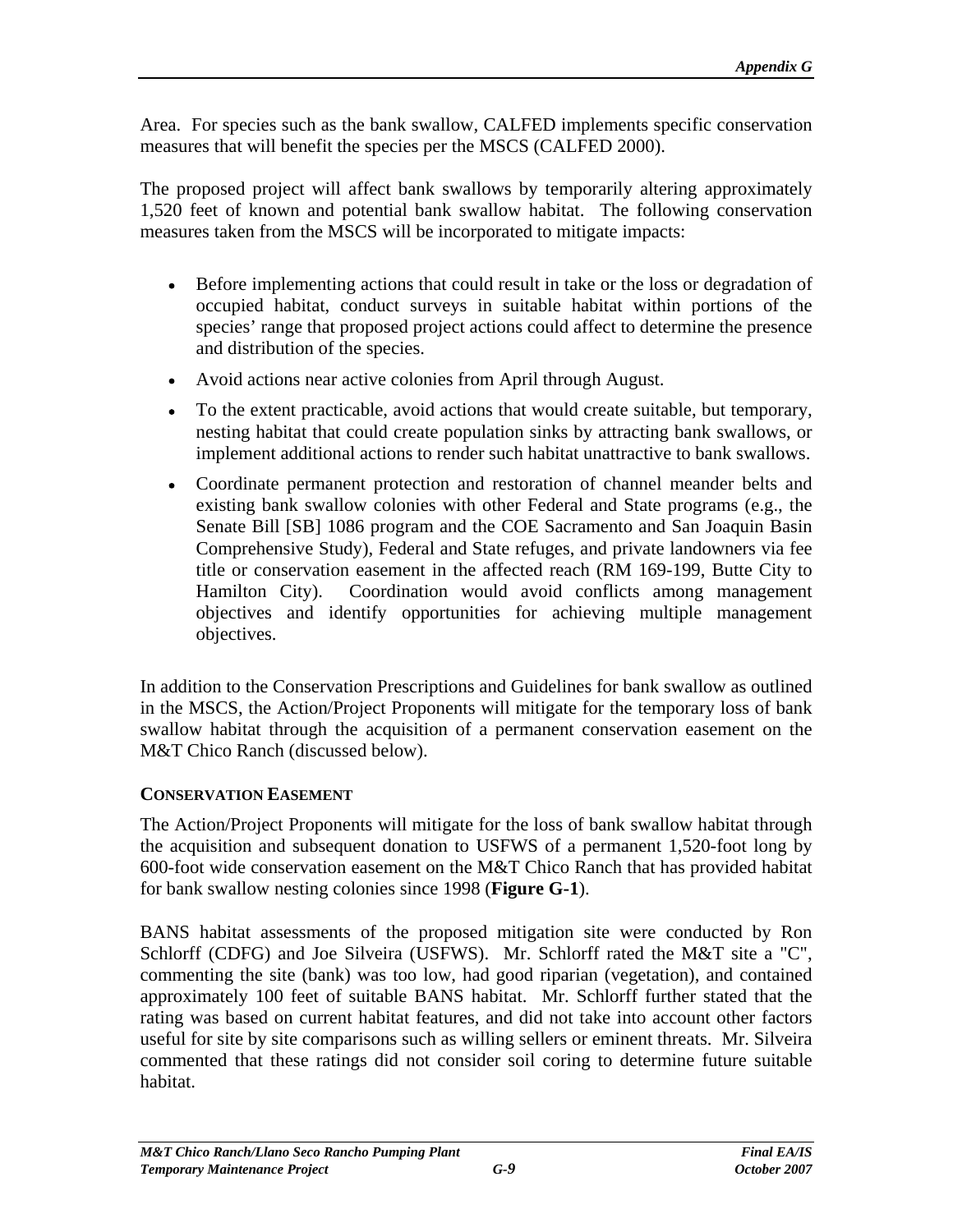

**Figure G-1. Bank Swallow Conservation Easement Map**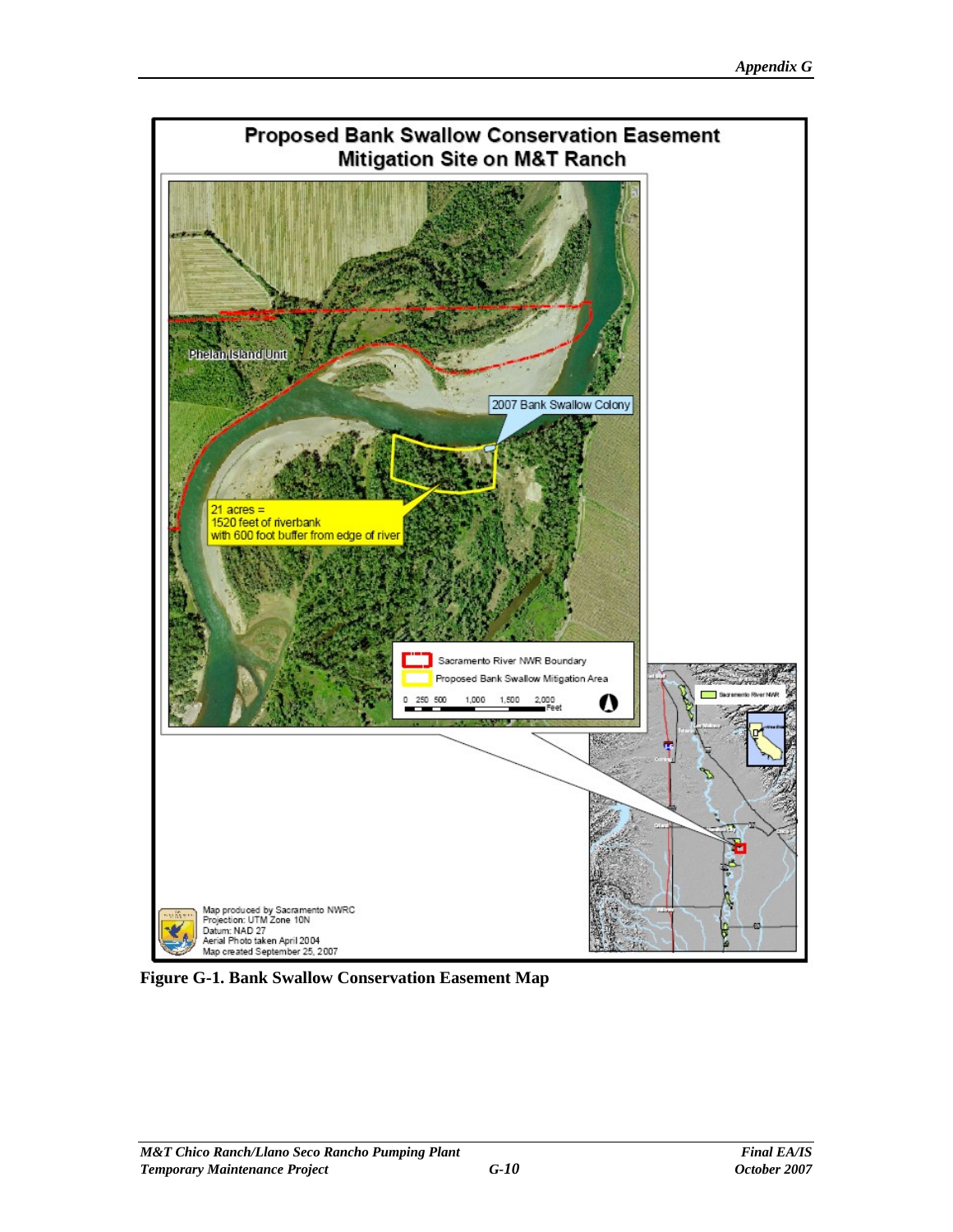The following is an excerpt from Mr. Silveira's letter introduced above in the Habitat in the Proposed Action/ Project Area section.

*"The proposed M&T Chico Ranch mitigation site is characterized by 1,500 feet of eroding bank. From 1998 to the present, it has supported from 40 to 870 nesting pairs. In 2007, a BANS colony of 110 nesting pairs occurred at one location. The current habitat condition is fair. Banks on the northern end (400 feet) are relatively low with a small gravel bar base, from which predators such as raccoons can begin a short climb to the burrows. However, the banks are composed of highly suitable silt-loam soil, and this was the only location of a nesting colony at the proposed mitigation site in 2007. Banks throughout the remaining portion of the mitigation site (1,100 feet) show increasing height and are composed of mostly silt loam soils, but are covered with trapped large woody debris and roots from the above mixed riparian forest. As a result, there was only one small area of exposed suitable habitat. This area was not occupied by BANS in 2007, and only showed signs of a single attempted burrow being excavated. Between the occupied northern portion and the unoccupied remainder, there is currently only about 100 feet of suitable BANS colony and nesting habitat. However, continued and further erosion is predicted and based on past surveys, it is reasonable to expect improved habitat conditions in the future."*

CDFG determined that the proposed easement is appropriate for the short-term loss of bank swallow habitat associated with implementation of the Proposed Action/Project although the habitat suitability for BANS at the proposed mitigation site is potentially lower quality than the habitat in the Proposed Action Area. Specifically, because the rock revetment will be removed in five years unless incorporated into the long-term project, and additional mitigation will be required if the revetment is incorporated into the long-term solution, the conservation of an equal length of existing bank swallow habitat in perpetuity has been deemed appropriate by CDFG.

# *Conservation Easement Lifespan*

The conservation easement on the  $M&T$  Chico Ranch will remain in place for perpetuity (i.e. it is a permanent easement with no defined time limit). As such, the conservation easement will be in perpetuity. The permanent 1,520-foot long by 600-foot wide conservation easement on the M&T Chico Ranch will mitigate for potential impacts to bank swallow at a rate of 2:1 due to the depth of the easement. The conservation easement is expected to remain (e.g., continue to erode) for a minimum of ten years. Therefore, the conservation easement will potentially be in place for several years after the revetment is removed from the Proposed Action/Project Area (assuming that the revetment is not incorporated into the long-term solution).

# *Restoration and Monitoring*

The focus of this Plan is to establish a permanent conservation easement along a section of river bank that supports existing BANS colonies and provides the potential for establishment of future BANS colonies as the bank erodes and suitable soil is exposed (Silveira 2007). The Recovery Plan for Bank Swallow (CDFG 1992) states "*the most*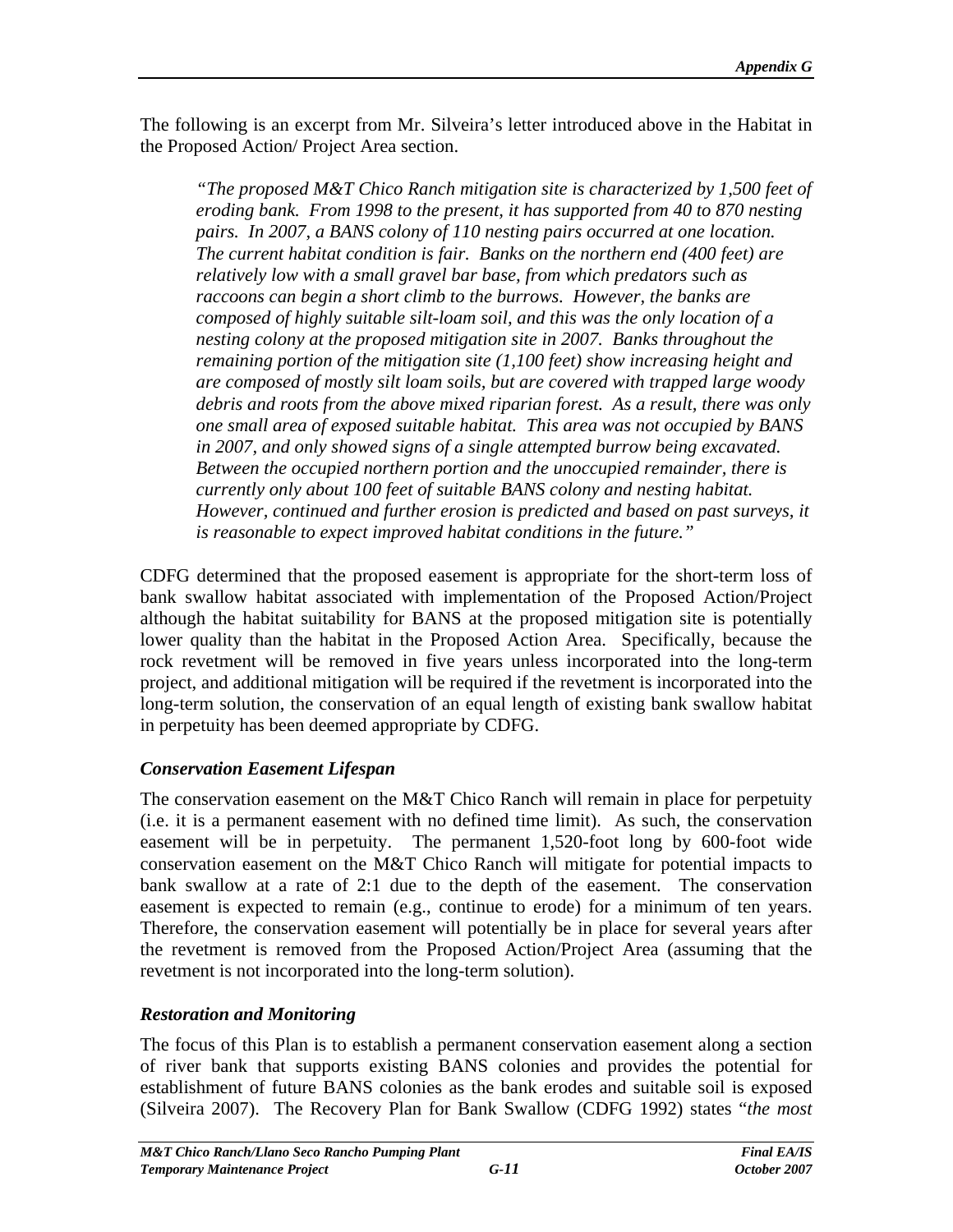*practical, and probably the most cost ef ective, system to maintain suitable habitat in perpetuity is through conservation of a natural riverine system such as that which has historically supported BANS populations*." Techniques for artificially enhancing BANS habitat such as clearing of vegetation and excavating burrows with hand tools are not generally feasible because they are costly to maintain and monitor over time. In addition, an evaluation study of these enhancement techniques deemed them inappropriate for long-term maintenance of BANS habitat (CDFG 1992). In a study by Garrison in 1991, two artificial banks and six enhanced natural banks were built along the Sacramento River as mitigation for loss of BANS colony sites from flood control projects. BANS occupied one of the two artificial sites and five of the six enhanced sites for up to three years following construction, with nestlings produced at equivalent levels to natural sites. However, all of the sites were abandoned after three years due to lack of maintenance (Garrison 1991 cited in CDFG 1992). This study suggests that yearly maintenance may be required to provide BANS habitat in areas where they do not already occur. In a different study conducted by Ron Schlorff in 1986, one hundred artificial burrows were dug. None of these artificial burrows were subsequently occupied by BANS. A reason suggested for the lack of success of these artificial burrows were that BANS colonies had not previously occupied the bank (Garrison 1998). These studies suggest that artificial enhancement of currently unoccupied areas (such as portions of the easement) has a low likelihood of success, as well as being a short term solution that requires regular costly maintenance. In addition, the easement is expected to continue increasing in value as BANS nesting habitat as natural erosion processes uncover more suitable soils. Therefore, active restoration is not currently proposed for the conservation easement area. If active restoration is deemed necessary by the Proponents over the lifespan of the easement, it may be performed under coordination with USFWS and CDFG.

The conservation easement will be monitored yearly by USFWS and the results of the monitoring will be provided to CDFG. This will allow an assessment of the success/viability of the site for supporting BANS and can assist in the guidance of decisions regarding the feasibility of artificial enhancement and other management decisions.

## *Funding*

The land set aside for the proposed conservation easement will be provided by the M&T Chico Ranch.

## **SUMMARY**

The Proposed Action/ Project will temporarily impact a 1,520 foot segment of river bank that provides habitat for BANS by placing of longitudinal stone toe revetment. In addition, construction activities associated with dredging, spoils deposition, and other activities could potentially effect BANS if they were to occur in the Proposed Action/Project Area. The Project Proponents have committed to mitigating for temporary impacts to bank swallow and their habitat by conducting preconstruction surveys prior to work in suitable BANS habitat, by limiting all construction activities to the period between October 1 and October 31 when BANS are not expected to occur, by setting aside and subsequently donating to USFWS a permanent 1,520-foot long by 600-foot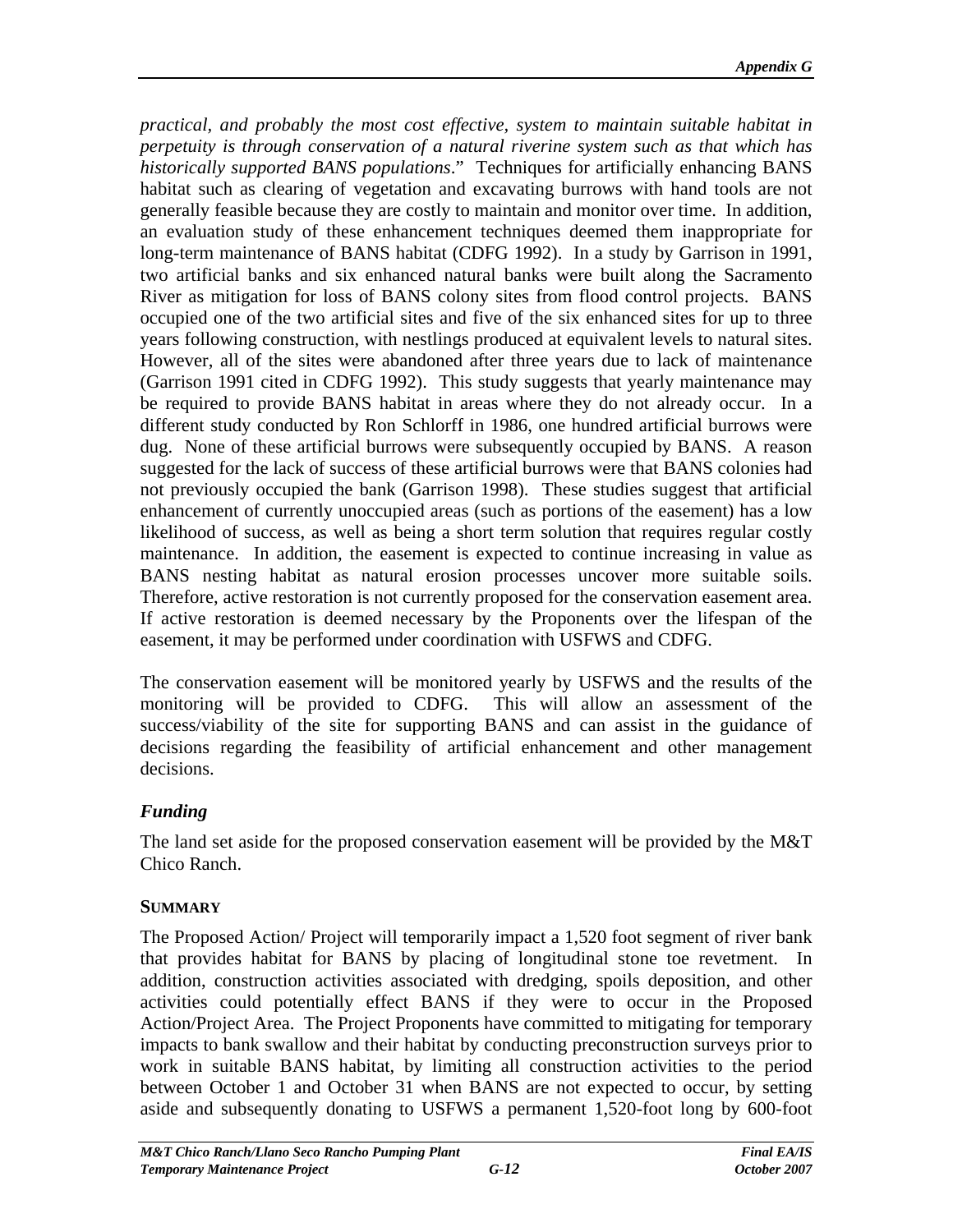deep conservation easement on the M&T Chico Ranch that will be in place in perpetuity, and other conservation measures discussed in this Plan. With the implementation of conservation measures discussed in this Plan, the Proposed Action/Project is expected to have a less than significant impact on BANS.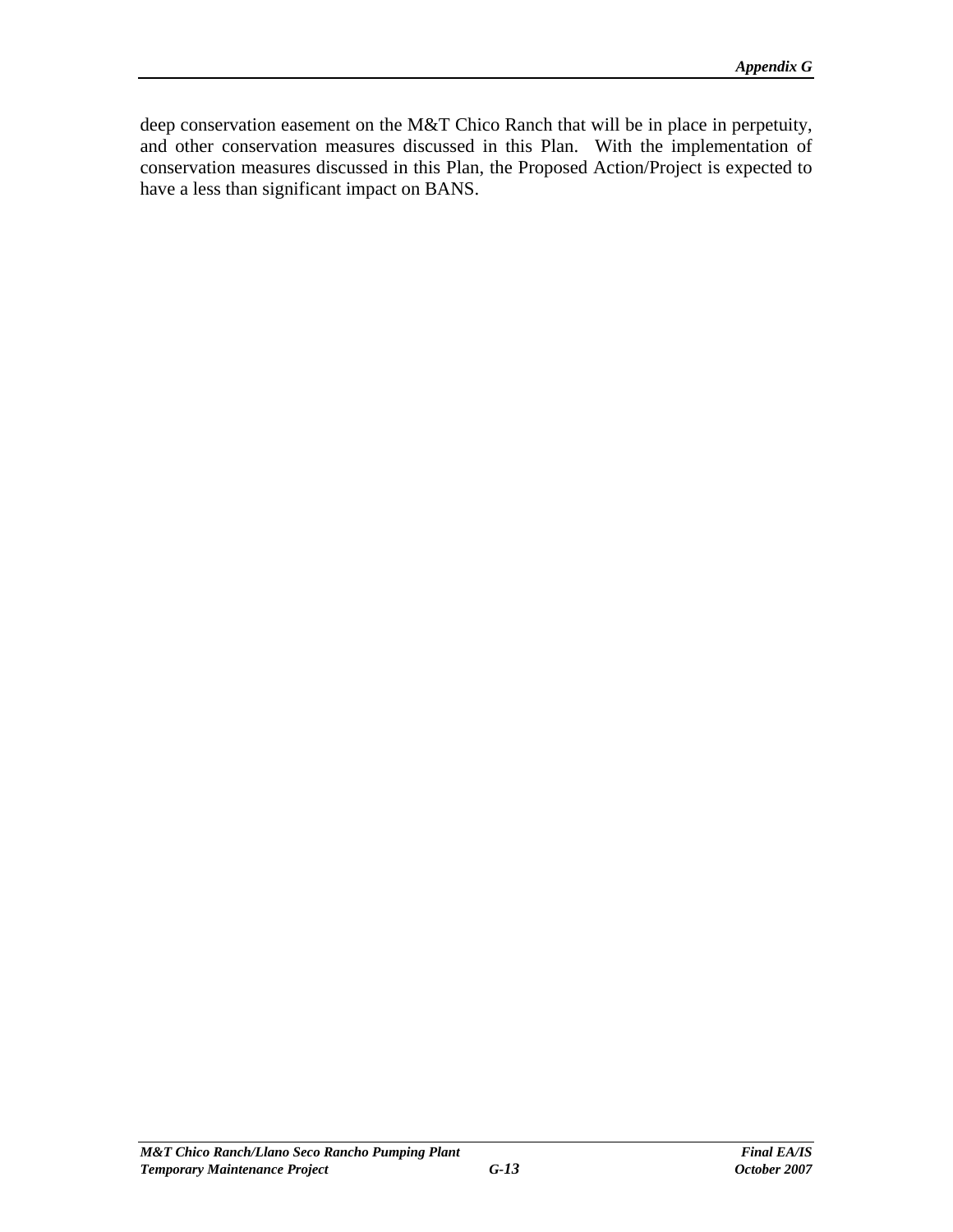#### **REFERENCES CITED:**

## *Printed Material*

- Begg, E.L. 1968. Soil Survey of Glenn County, California. U.S. Department of Agriculture, Soil Conservation Service. Washington, DC.
- CALFED. 2000. Multi-Species Conservation Strategy Final Programmatic EIS/EIR Technical Appendix. Available at<http://calwater.ca.gov>.
- CDFG 1989. 1988 annual report on the status of California's State listed threatened and endangered plants and animals. Sacramento. 129pp.
- CDFG. December 1992. Recovery Plan: Bank Swallow (*Riparia riparia*). Prepared by the Nongame Bird and Mammal Section Wildlife Management Division.
- 
- CDFG. 2000. Bank Swallow Species Account. Available at:<http://www.dfg.ca.gov>.<br>CDFG. California's Plants and Animals. Available at http://www.dfg.ca.gov. Accessed on May 1, 2007a.
- CDFG. California's Wildlife. Available at<http://www.dfg.ca.gov>. Accessed on May 1, 2007b.
- Garrison, B.A., J.M. Humphrey, and S.A. Laymon. 1987. Bank swallow distribution and nesting ecology on the Sacramento River, California. Western Birds 18: 71-76.
- Garrison, B. A. 1989. Habitat suitability index model: Bank Swallow (*Riparia riparia*). U.S. Fish and Wildlife Service. Sacramento, CA.
- Garrison, B.A. 1999. Bank swallow (Riparia riparia). No. 414. In A. Poole and F. Gill, editors. The Birds of North America. The Academy of Natural Sciences, Philadelphia, Pennsylvania and the American Ornithologists' Union, Washington, D.C.
- Garrison, B. A. 2002. Draft Bank Swallow Account. *In* The bird species of special concern. California Deptartment of Fish and Game and Pt. Reyes Bird Observatory.
- Grinnell, J., and A. H. Miller. 1944. The distribution of the birds of California. Berkeley, CA: Cooper Ornithological Club, Pacific Coast Avifauna. Number 27. Reprinted 1986. Lee Vining, CA: Artemisia Press.
- Humphrey, J.M. and B.A. Garrison. 1987. The status of Bank Swallow populations on the Sacramento River. Wildlife Management Division Administrative Report 87- 1.
- Larson, E.W. 2005. Future meander bend migration and floodplain development patterns near river miles 200 to 191 of the Sacramento River. Report for Ducks